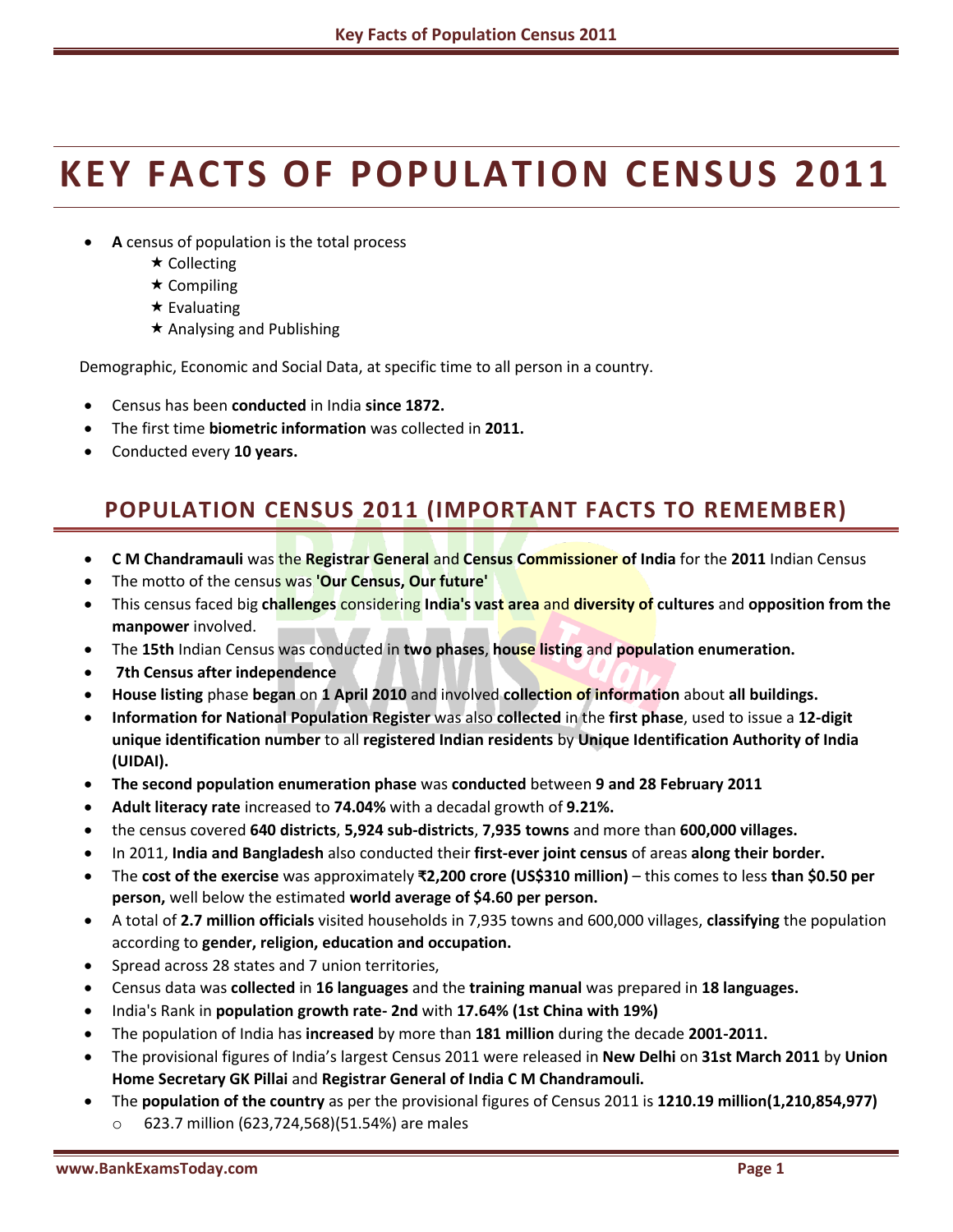- o 586.46 million(586,469,294)(48.46%) are females.
- There is only one instance of a **caste-count** in post-independence India.
	- It was conducted in **Kerala** in **1968** by the **Communist** government under **E M S Namboodiripad**
	- To **assess** the **social and economic backwardness** of various **lower castes.**
	- The census was termed **Socio-Economic Survey of 1968** and the results were published in the **Gazetteer of Kerala, 1971.**
- **Caste-based census** conducted in 2011
	- The **first time** for **80 years (last was in 1931),** to find the **exact** population of the **"Other Backward Classes" (OBCs)** in India.
	- This was **later accepted** and the **Socio Economic and Caste Census 2011** was conducted whose **first findings** were **revealed on 3 July 2015** by **Union Finance Minister Arun Jaitley.**
	- **Mandal Commission report of 1980** quoted **OBC population at 52%**
	- **National Sample Survey Organisation (NSSO)** survey of **2006** quoted **OBC population** at **41%**

## **LOGO OF POPULATION CENSUS 2011**

#### **THE COMPOSITION OF THE ZONES IS AS GIVEN BELOW: -**

- 1. **Southern Zone:** Andhra Pradesh, Karnataka, Kerala, Tamil Nadu, Goa, Puducherry and Lakshadweep
- 2. **Eastern Zone:** Bihar, West Bengal, Jharkhand, Odisha, and A & N Islands
- 3. **North Eastern Zone:** Assam, Arunachal Pradesh, Nagaland, Mizoram, Manipur, Tripura, Sikkim, and Meghalaya.
- 4. **Northern Zone:** Jammu & Kashmir, Himachal Pradesh, Punjab, Chandigarh, Haryana, Delhi and Rajasthan.
- 5. **Western Zone:** Maharashtra, Gujarat, Daman & Diu and D & N Haveli
- 6. **Central Zone:** Uttar Pradesh, Madhya Pradesh, Chhattisgarh and Uttarakhand.



#### **POPULATION CENSUS 2011 (IMPORTANT DATA):-**

#### **FIVE LARGEST POPULOUS STATE OF THE COUNTRY**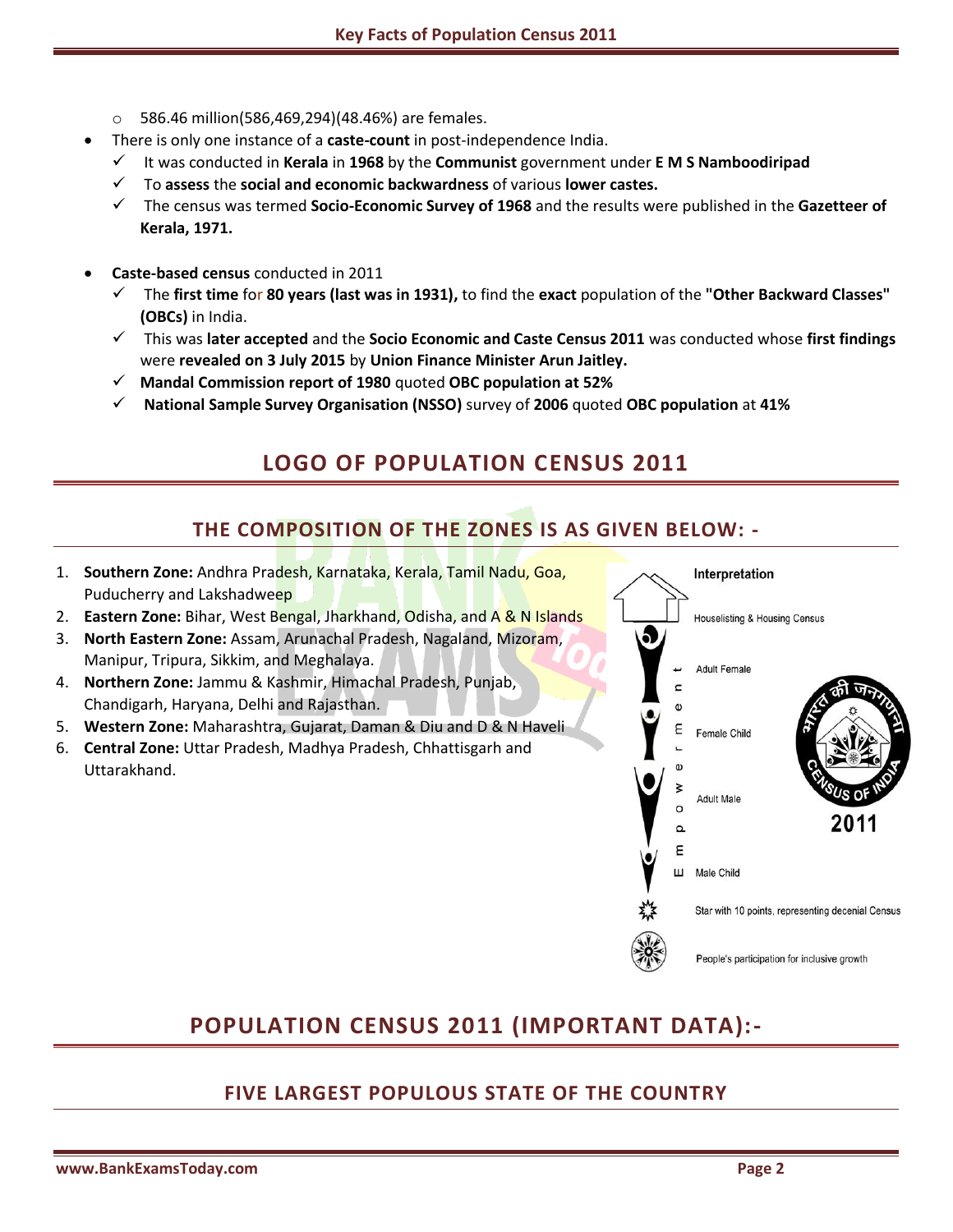#### **HIGHEST POPULOUS STATE – UTTAR PRADESH**

- 1. Uttar Pradesh 19,95,81,477
- 2. Maharashtra 11,23,72,972
- 3. Bihar 10,38,04,637
- 4. West Bengal 9,13,47,736
- 5. Andhra Pradesh. 8,46,65,533

#### **FIVE LEAST POPULOUS STATE OF THE COUNTRY**

#### **LEAST POPULOUS UNION TERRITORY – LAKSHADWEEP**



#### **DENSITY OF POPULATION (PERSON PER SQ. KM)**

- Density of Population in India -382
- Highest Density in State Delhi (11297)
- Lowest Density in State Arunachal Pradesh (17)

#### **SEX RATIO (FEMALES PER 1000 MALES)**

Sex ratio in India - 940

#### **BEST SEX RATIO**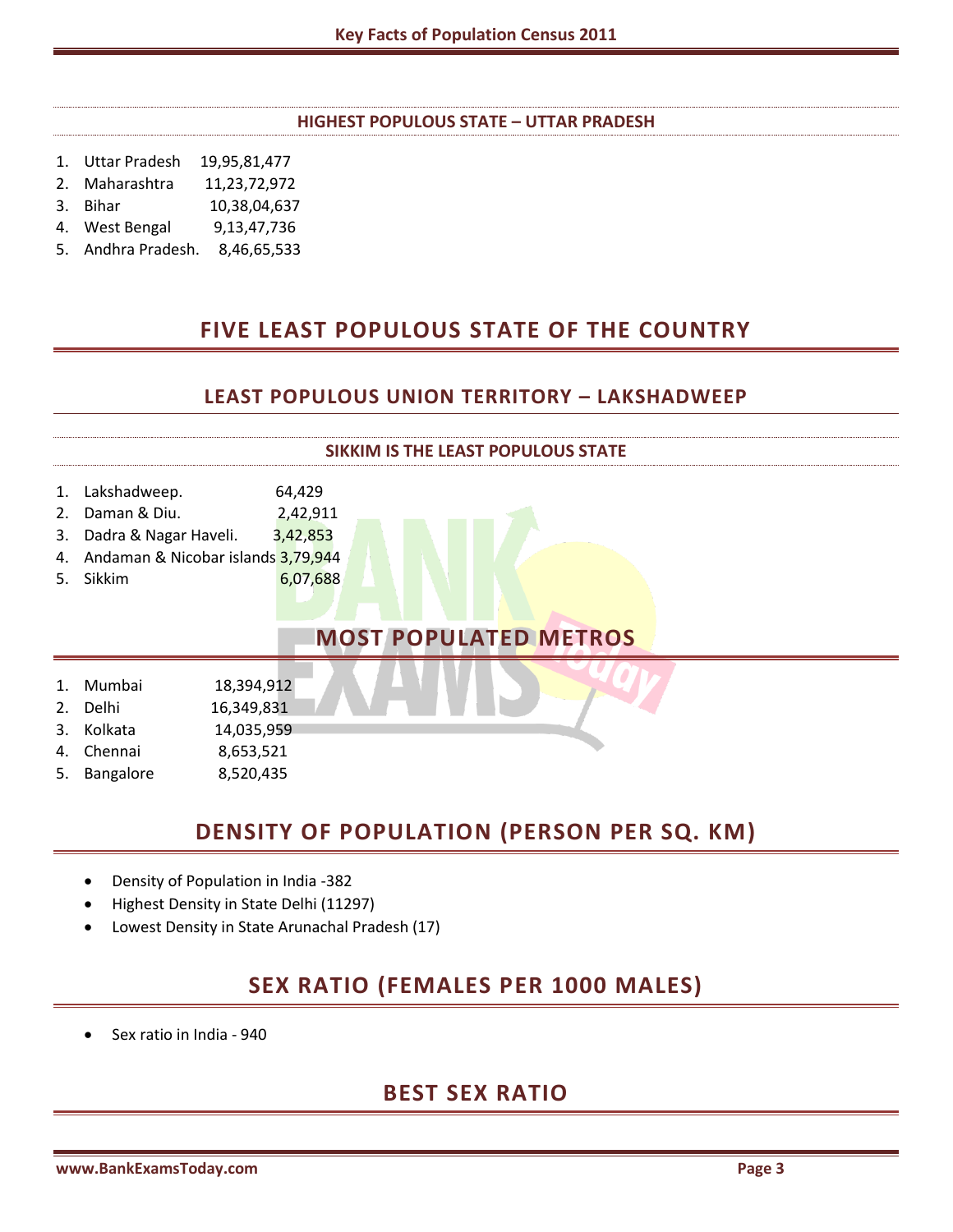- 1. Kerala. 1084
- 2. Puducherry 1037
- 3. Tamil Nadu 996
- 4. Andhra Pradesh. 993
- 5. Chhattisgarh. 991
	- Highest sex ratio in state Kerala (1084)
	- Lowest sex ratio in UTs Daman & Diu (618)
	- Child (0-6 years) sex ratio (914)
	- Highest child (0-6) sex ratio in state Mizoram (971)
	- Lowest child (0-6) sex ratio in state Haryana (830)
	- Highest fertility Rate Meghalaya

#### **LITERACY RATE IN INDIA**

- Highest Literacy Rate in state: Kerala 93.11%
- Lowest Literacy Rate in state: Bihar 63.82%.
- Total Person Literacy Rate of India 74%
	- Males 82.10%
	- $\div$  Females 65.50%
- Most literate Union territory Lakshadweep (92.2%)
- Least literate Union Territory Dadra Nagar & Haweli (76.24%)
- Most Literate District Serechhip (Mizoram)
- Least Literate District Dadra Naga & Haveli
- 100% Literacy District Palakkad (Kerala)

# **TOP LITERATE STATES**

- 1. Kerala 94.00 %
- 2. Lakshadweep 91.85 %
- 3. Mizoram. 91.33 %
- 4. Goa. 88.70 %
- 5. Tripura 87.22 %

#### **TOP DECADAL GROWTH RATE**

- 1. Dadra and Nagar Haveli 55.88 %
- 2. Daman and Diu 53.76 %
- 3. Puducherry 28.08 %
- 4. Meghalaya 27.95 %
- 5. Arunachal Pradesh 26.03 %

#### **TOP RURAL POPULATION**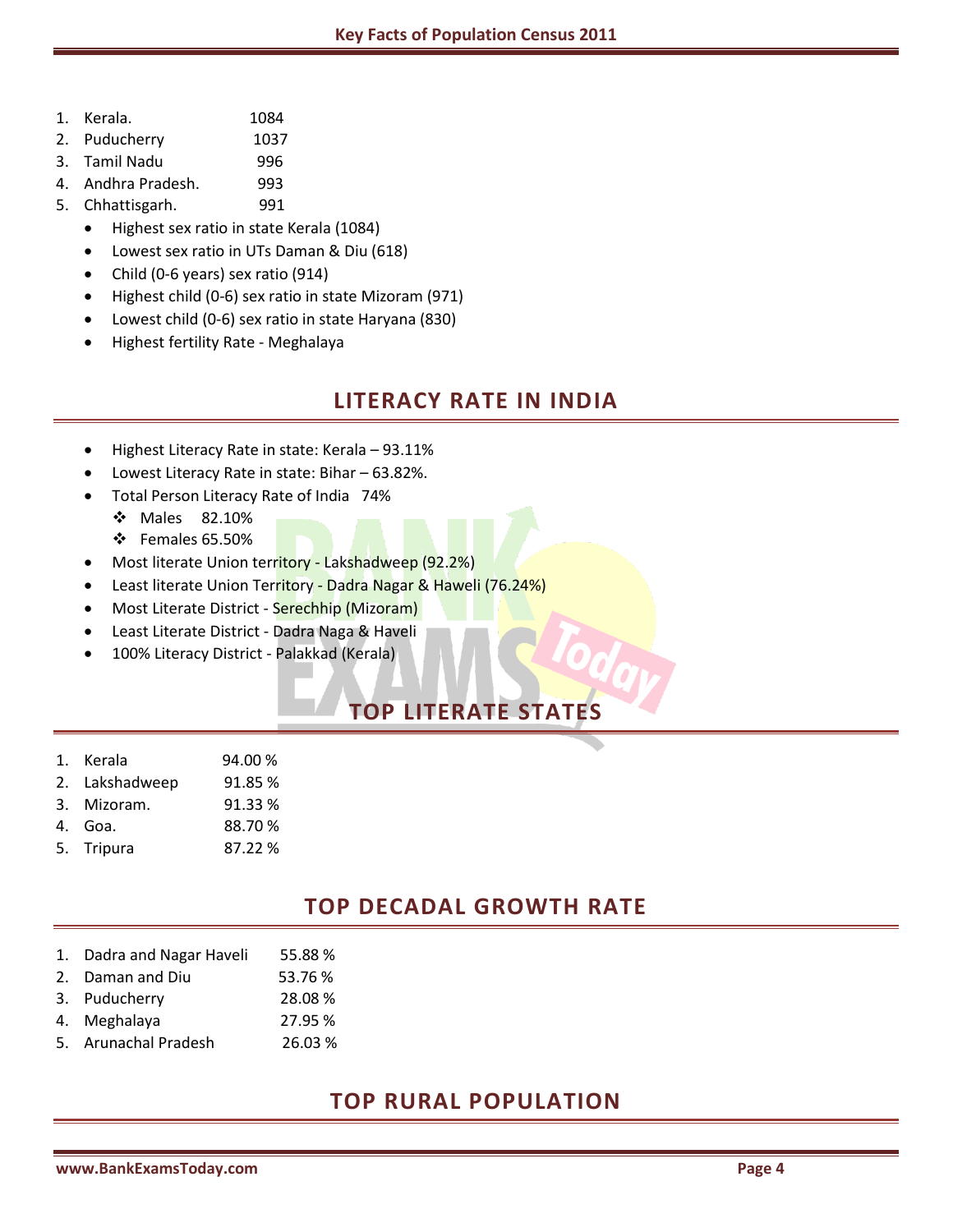- 1. Uttar Pradesh
- 2. Bihar
- 3. West Bengal
- 4. Maharashtra
- 5. Andhra Pradesh

#### **TOP URBAN POPULATION**

- 1. Maharashtra
- 2. Uttar Pradesh
- 3. Tamil Nadu
- 4. West Bengal
- 5. Andhra Pradesh

## Population trends for major religious groups in India (1951-2011)

| <b>Religious</b><br>group                  | <b>Population</b><br>%1951 | <b>Population</b><br>%1961 | <b>Population</b><br>%1971 | <b>Population</b><br>%1981 | <b>Population</b><br>%1991 | <b>Population</b><br>%2001 | <b>Population</b><br>% 2011 [70] |
|--------------------------------------------|----------------------------|----------------------------|----------------------------|----------------------------|----------------------------|----------------------------|----------------------------------|
| <b>Hinduism</b>                            | 84.1%                      | 83.45%                     | 82.73%                     | 82.30%                     | 81.53%                     | 80.46%                     | 79.80%                           |
| Islam                                      | 9.8%                       | 10.69%                     | 11.21%                     | 11.75%                     | 12.61%                     | 13.43%                     | 14.23%                           |
| <b>Christianity</b>                        | 2.3%                       | 2.44%                      | 2.60%                      | 2.44%                      | 2.32%                      | 2.34%                      | 2.30%                            |
| <b>Sikhism</b>                             | 1.79%                      | 1.79%                      | 1.89%                      | 1.92%                      | 1.94%                      | 1.87%                      | 1.72%                            |
| <b>Buddhism</b>                            | 0.74%                      | 0.74%                      | 0.70%                      | 0.70%                      | 0.77%                      | 0.77%                      | 0.70%                            |
| <b>Jainism</b>                             | 0.46%                      | 0.46%                      | 0.48%                      | 0.47%                      | 0.40%                      | 0.41%                      | 0.37%                            |
| <b>Zoroastrianism</b>                      | 0.13%                      | 0.09%                      | 0.09%                      | 0.09%                      | 0.08%                      | 0.06%                      | n/a                              |
| <b>Other religions / No religion</b> 0.43% |                            | 0.43%                      | 0.41%                      | 0.42%                      | 0.44%                      | 0.72%                      | 0.9%                             |